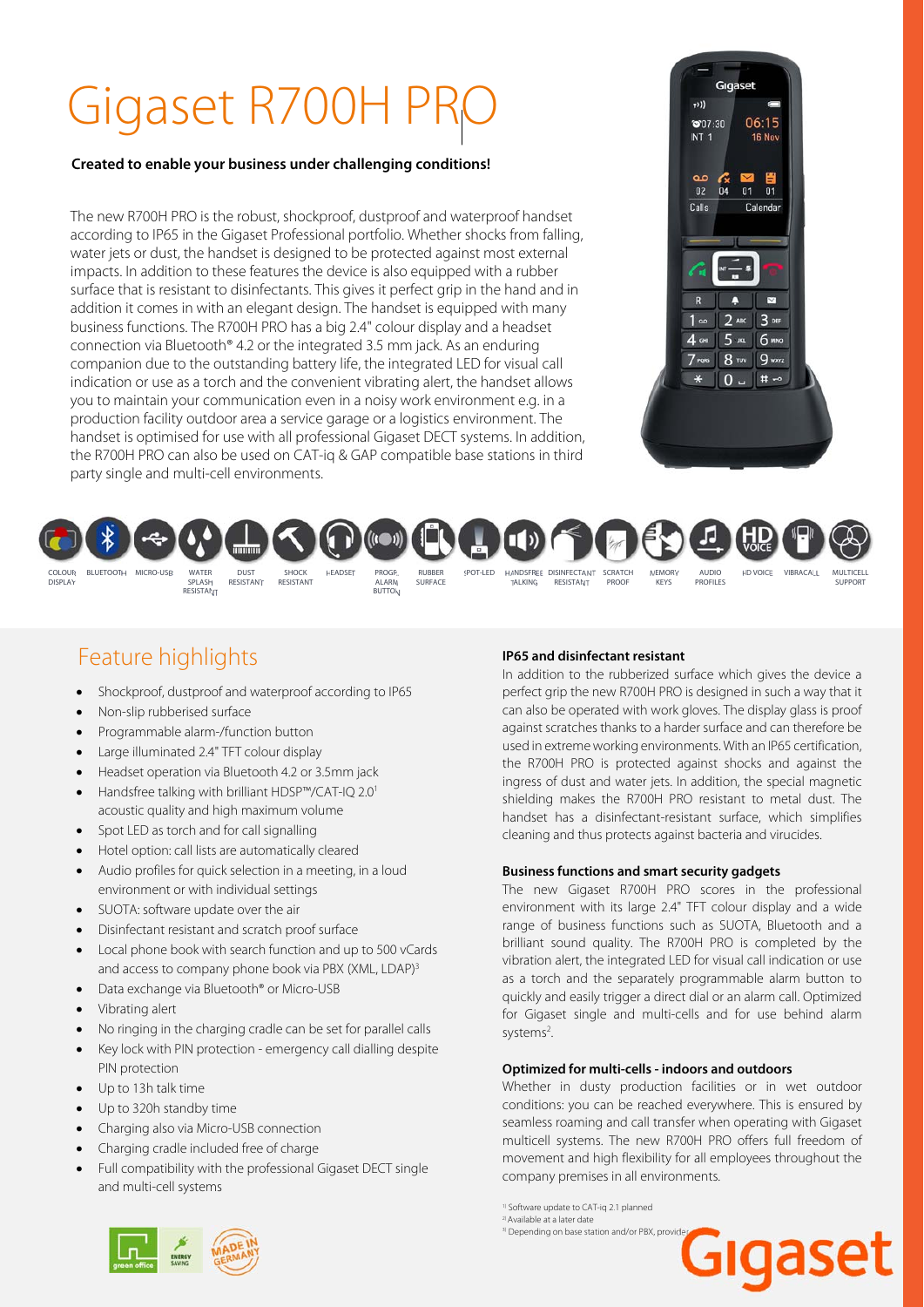#### **Created to enable your business under challenging conditions!**

## Technical data

User interface

- Illuminated, graphical 2.4"-TFT QVGA colour display, 240 x 320 Pixel, up to 8 lines and 65.000 colours
- Intuitive, modern user interface with icons, display keys, five way navikey, function keys

Phonebook and dialling

- Address book with up to 500 vCard entries vCard entries: first and last name, three numbers, email, date reminder, VIP melodies and picture caller ID
- PBX-directory access with search (LDAP and XML)<sup>3</sup>
- Public online directory search with auto lookup
- 3 separate calls lists (missed/incoming/outgoing) with 20 entries each with CLIP/CNIP and time/date
- Redialling of last 20 numbers entered
- Short dial keys (soft keys, 9 numeric keys)
- Mute key, key lock and flash key
- Automatic redial function

### Connectivity

Flexible connection options with the R700H PRO



#### Receiving calls

- Caller indication displayed via CLIP, picture CLIP and CNIP
- Individual ringer melodies for VIP entries and internal callers
- Anonymous call silencing
- Vibrating alert

#### Missed calls

- Signalled via display and illuminated message waiting indicator
- List showing up to 20 missed calls with caller indication
- Local missed call list behind 3rd party single and multicell systems with GAP
- Direct dialling of the missed call list

#### Audio

- HD Audio supporting HDSP™/CAT-IO 2.0<sup>1</sup>
- Hands free talking with excellent audio quality
- Side keys for easy volume adjustment
- 32 selectable ringer melodies with 5 volume levels and crescendo
- Selectable audio profiles (personal, silent and loud)
- Headset via Bluetooth or 3,5-mm jack

#### Keypad

- Programmable alarm-/function button
- Illuminated and scratch resistant
- Message waiting key with blinking LED
- Separate R-button
- Profile key to apply personal, silent and loud settings directly
- Side keys for easy volume adjustment
- Keylock (#-key) with PIN protection
- Mute-button

#### Hotel-option

- Data such as call lists can be deleted on a time-controlled basis
- Blocking soft key programming
- Voicemail function can be activated/deactivated
- The Bluetooth menu is deactivated
- A reduced calendar function no entries possible
- Reset codes for the:
	- Restoring the default menu language
- Restoring the default screen saver
- Restricted use of the Micro-USB port:
- Data exchange
- Gigaset QuickSync software cannot be used
- The disaster recovery system can still be used
- Charging via USB is still possible

<sup>1)</sup> Software update to CAT-iq 2.1 planned  $2^{\circ}$  Available at a later date

3) Depending on base station and/or PBX, provider

**gase**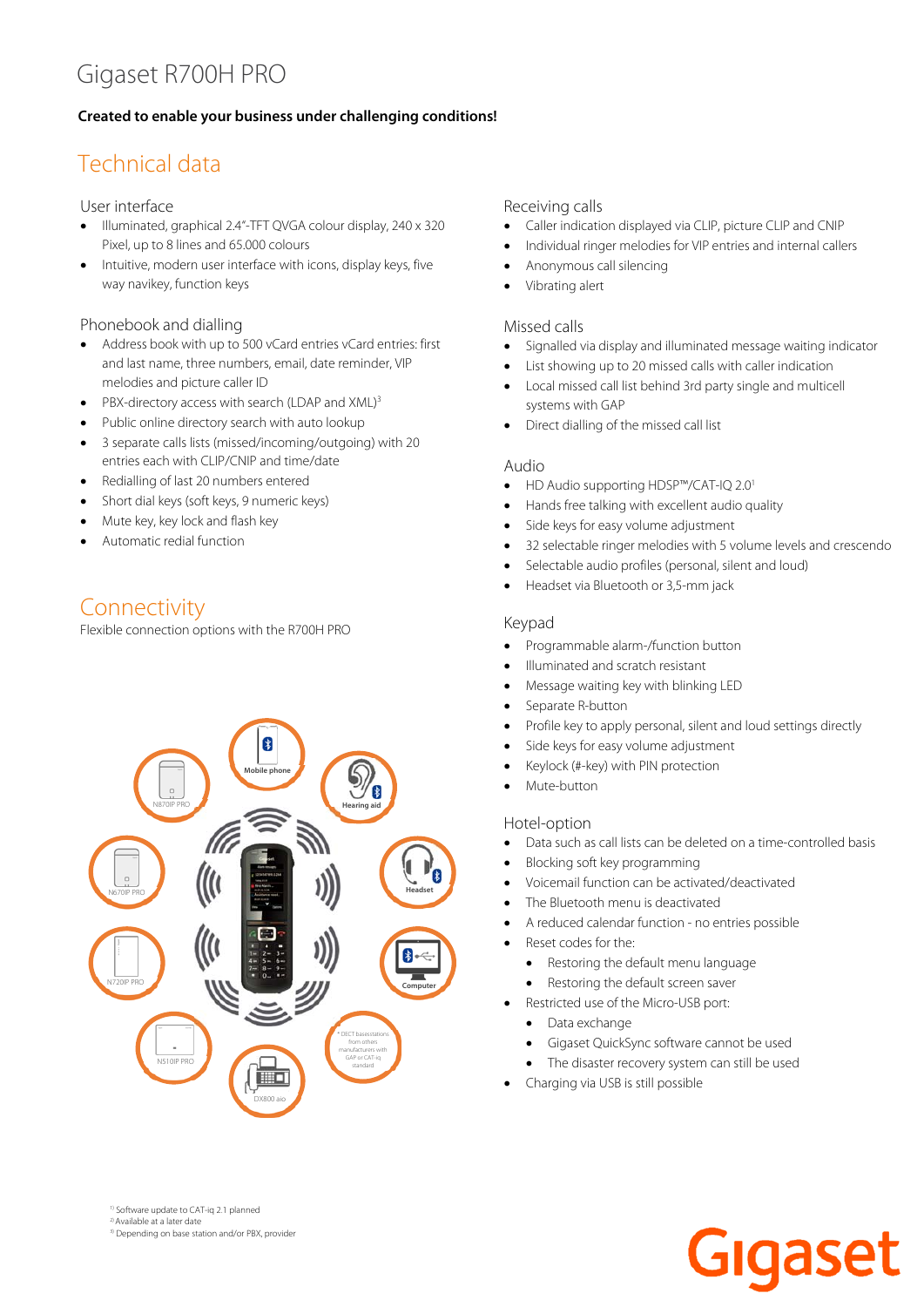#### **Created to enable your business under challenging conditions!**

#### Additional features<sup>3</sup>

- Organizer with calendar and reminder functions
- Email-Reader
- Info services
- Screensaver (picture, slideshow, clock, info service)
- Battery charge also in power off state
- Warning tones when out of the DECT range and visa versa
- Silent charger mode during parallel ringing with other phone registered at the same user
- Alarm, Messaging, Location support<sup>2,3</sup>
- Simple configuration via Auto-Provisioning3

#### Gigaset QuickSync-Software

Software free to download for Windows and OSX. Connect via micro-USB or Bluetooth

- Synchronize your handset directory with Microsoft Outlook®
- Upload of caller pictures / screensaver pictures
- Upload ringtones from computer to handset
- Firmware update
- Computer telephony integration (CTI):
- Direct dialling of Microsoft Outlook® contacts
- Display of incoming calls on the computer both on Windows and OSX

#### Compatibility

Optimized and recommended for:

#### **Gigaset DECT IP singlecell systems**

- Gigaset N670IP PRO
- Gigaset N510IP PRO

#### **Gigaset DECT IP multicell systems**

- Gigaset N870IP PRO multicell systems
- Gigaset N720IP PRO multicell systems
- GAP and CAT-iq compatible DECT base stations (single and multicell systems)

Interfaces

- $\bullet$  DECT
- Bluetooth®:
	- Bluetooth headset (handsfree and headset profile)
	- Data exchange and firmware update with Gigaset QuickSync
	- $\bullet$  Bluetooth beacon scanning, acting as a beacon<sup>3</sup>
- vCard exchange with mobile phones
- Micro-USB
- Charging function
- Data exchange and firmware update with Gigaset QuickSync
- 3,5 mm headset connector

#### DECT – Range

- Indoor range: up to 50 meters
- Outdoor range: up to 300 meters

#### ECO-DECT features

- Up to 60% less energy consumption through energy-saving power supply unit
- ECO mode Manual reduction of the transmission power of the base station and all registered handsets
- Variable reduction of the transmission power depending on the distance between handset and base station (handset only)

#### Operation time

- Up to 13 hours of talk time
- Up to 320 hours of standby time

<sup>1)</sup> Software update to CAT-iq 2.1 planned  $2$ <sup>2</sup> Available at a later date 3) Depending on base station and/or PBX, provider

Gigaset